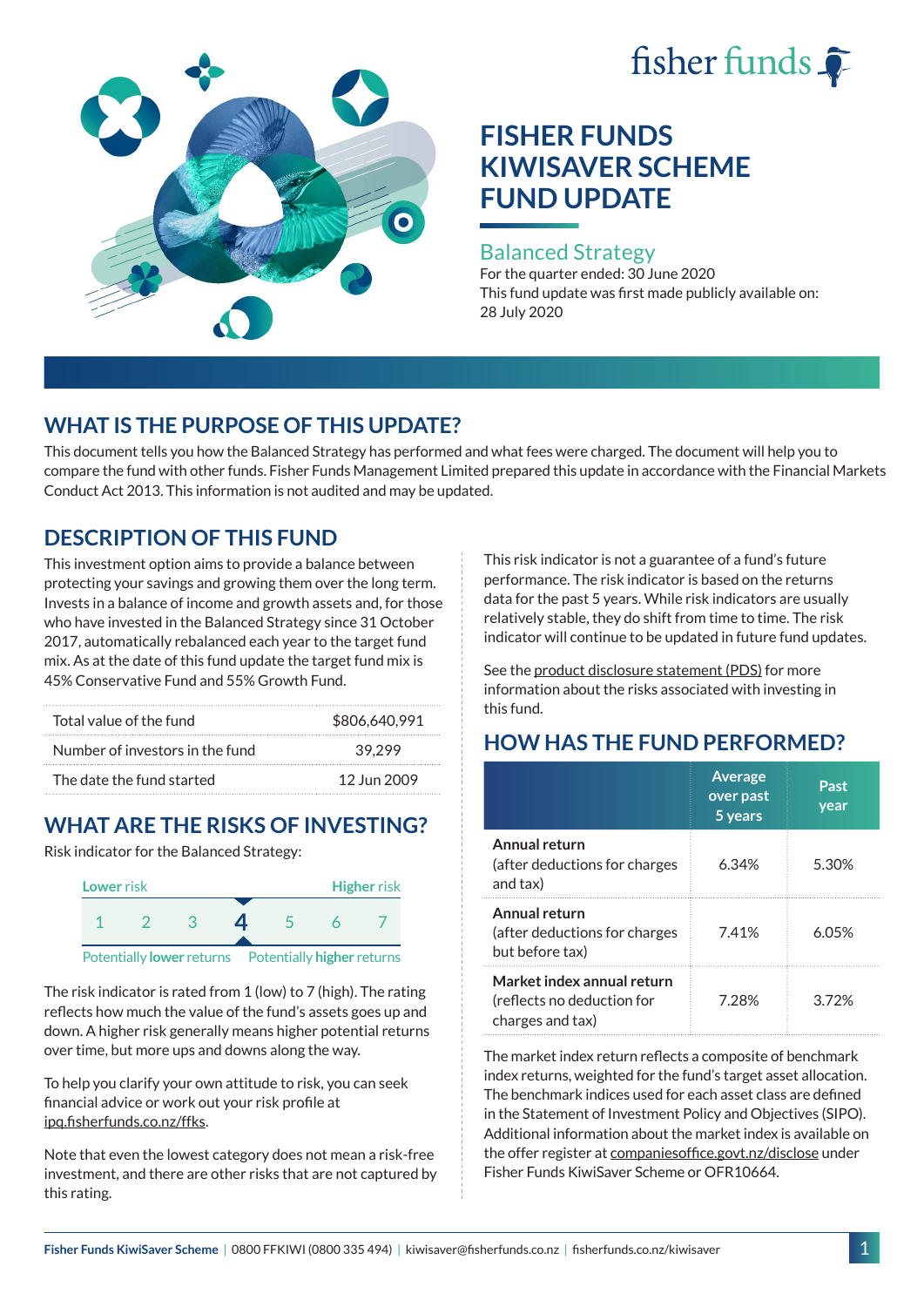### **ANNUAL RETURN GRAPH**



This shows the return after fund charges and tax for the last 10 years ending 31 March. The last bar shows the average annual return for the last 10 years, up to 30 June 2020.

**Important:** This does not tell you how the fund will perform in the future.

Returns in this update are after tax at the highest prescribed investor rate (PIR) of tax for an individual New Zealand resident. Your tax may be lower. The market index return reflects no deduction for charges and tax.

#### **WHAT FEES ARE INVESTORS CHARGED?**

Investors in the Balanced Strategy are charged fund charges that include GST. In the year to 31 March 2020 these were:

|                                                | % of net asset value   |  |
|------------------------------------------------|------------------------|--|
| <b>Total fund charges</b>                      | 1.10%                  |  |
| Which are made up of:                          |                        |  |
| Total management and<br>administration charges | 1.01%                  |  |
| Including:                                     |                        |  |
| Manager's basic fee                            | 0.92%                  |  |
| Other management and<br>administration charges | 0.07%                  |  |
| Total performance-based fees <sup>1</sup>      | 0.11%                  |  |
| <b>Other charges:</b>                          | \$ amount per investor |  |
| Annual account fee                             |                        |  |

\* The account fee reduced from \$3 per month (\$36 per annum) to \$1.95 per month (\$23.40 per annum) on 1 July 2020.

Small differences in fees and charges can have a big impact on your investment over the long term.

#### **EXAMPLE OF HOW THIS APPLIES TO AN INVESTOR**

Sarah had \$10,000 in the fund at the start of the year and did not make any further contributions. At the end of the year, Sarah received a return after fund charges were deducted of \$530 (that is 5.30% of her initial \$10,000). Sarah also paid \$36 in other charges. This gives Sarah a total return after tax of \$494 for the year.

# **WHAT DOES THE FUND INVEST IN?**

#### **Actual investment mix**

This shows the types of assets that the fund invests in.



#### **Target investment mix**

This shows the mix of assets that the fund generally intends to invest in.